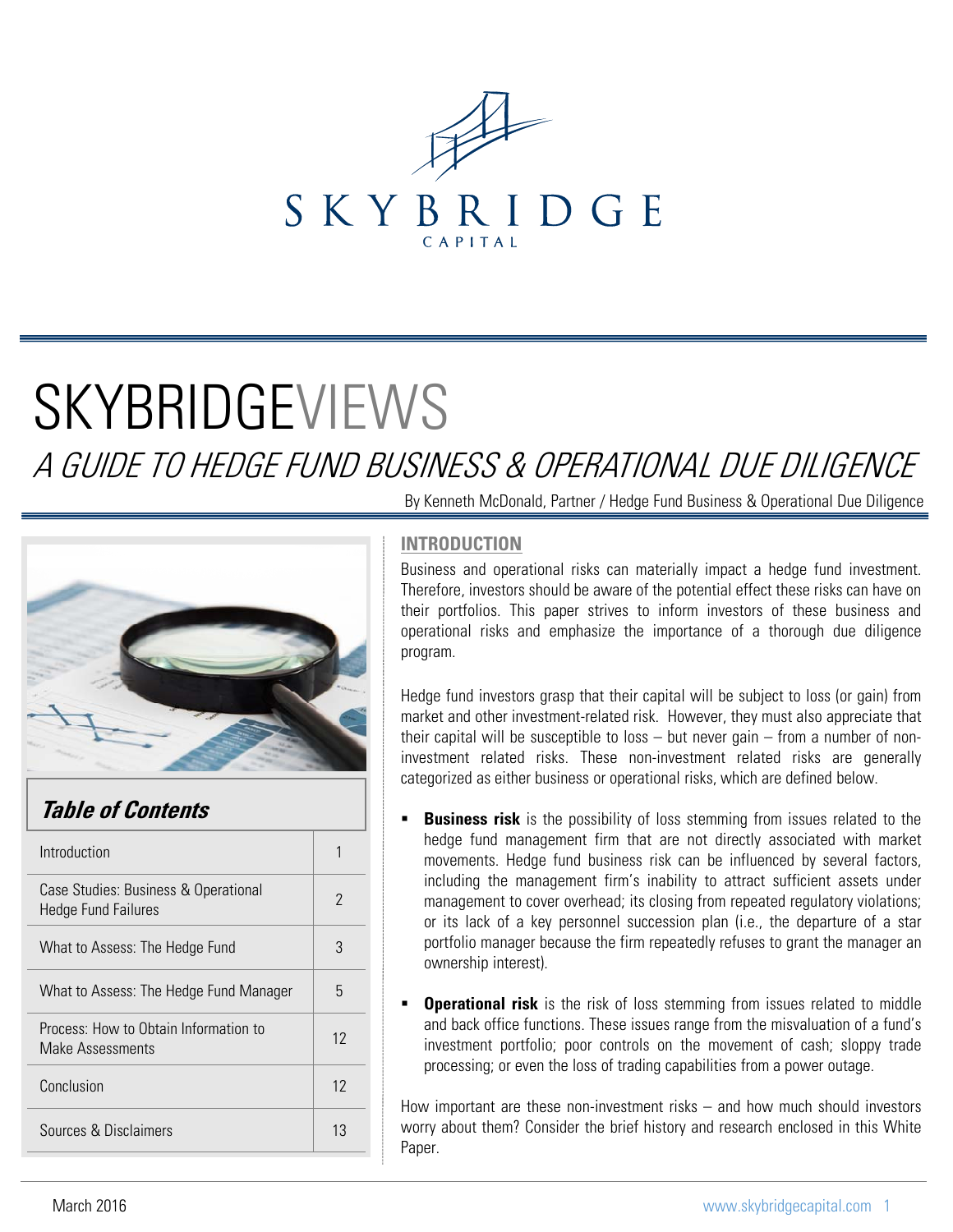# **I. Case Studies: Business & Operational Hedge Fund Failures**

First, we will take a look at four case studies written by industry experts to highlight the potential impact business and operational risks can present to a hedge fund investment.

# **50% of hedge fund failures were caused by operational issues alone <sup>1</sup>**

**Case Study #1:** In the 2003 Capital Markets Company, Ltd. ("Capco") White Paper, "Understanding and Mitigating Operational Risk in Hedge Fund Investments,"1 former partners Christopher Kundro and Stuart Feffer studied the causes of more than 100 hedge fund failures dating back 20 years. The study concluded that 50% of the failures were due to operational risk issues, 38% were due to investment risk issues (market related risks), 6% were due business risk issues and 6% resulted from the combination of multiple risks. The Capco study found that the hedge fund failures caused exclusively by operational risks occurred as a result of the following:

- 5% from unauthorized trading.
- 7% from misappropriation of funds, primarily from fraud/theft.
- 7% from inadequate resources, such as technology, processes and personnel.
- 14% from other issues.
- **18%** from misrepresentation of investments, including valuation and/or existence; and,
- 49% from a combination of operational issues.



# **Fraud has been a prevalent factor in hedge fund failures <sup>2</sup>**

**Case Study #2:** A second study, "Quantification of Hedge Fund Default Risk,"2 written by Corentin Christory, Stephane Daul and Jean-Rene Giraud was published in the Fall 2006 issue of the Journal of Alternative Investments. The study researched 109 hedge fund failures that took place between 1994-2005 and found that of the 109 failures, 54% were due to fraud, 33% were due to financial issues and 13% were due to operational risks. Classifying fraud as a business risk, the study revealed that twothirds of the failures reflected business and operational risks. Christory, Daul & Giraud concluded that their research indicated the necessity of a rigorous due diligence process in reducing a

portfolio's business and operational risk.

# **Hedge fund failures caused by operational issues have cost investors \$80 billion <sup>3</sup>**

**Case Study #3:** In a 2009 White Paper, "From Manhattan to Madoff: The Causes and Lessons of Hedge Fund Operational Failure,"3 due diligence consultant Castle Hall Alternatives reviewed 327 hedge fund operational failures through their proprietary database, HedgeEvent, from its inception through June 30, 2009. Using this research, Castle Hall came to the following conclusions:

- Operational failures produced total investor losses of \$80 billion (\$15 billion excl. Madoff) over the period studied.
- 31 separate operational failures each produced a loss in excess of \$100 million.
- **The most common causes of operational failure were** misappropriation of assets or theft and misrepresentation of the existence of assets.
- The most liquid and simple strategies, including Equity Long/Short and Managed Futures, incurred the most operational failures.
- The misvaluation of fund assets is the most significant operational risk for hedge fund investors.

# **Madoff further opened investors' eyes to the importance of business & operational DD <sup>4</sup>**

**Case Study #4:** The final case study we will examine, "Madoff: A Riot of Red Flags,"4 was published in 2009 by the EDHEC Risk and Asset Management Research Centre (Nice, France) and written by finance professors Greg N. Gregoriou of SUNY Plattsburgh and François-Serge Lhabitant of the EDHEC Business School. This study dissected the former Nasdaq chairman's \$65 billion fraud and found the following business and operational red flags:

- Affiliated service providers the broker executing and clearing trades, the entity holding positions and the entity determining valuations – were all controlled by Madoff. The net result: independent checks and balances on what he was doing didn't exist.
- Use of an obscure, two-person audit firm with no institutional client base.
- **Family members controlled or were heavily involved in** significant areas of the firm's operations, including trading, compliance, administration and legal.
- A tiny staff size relative to a then-disclosed \$17 billion in firm-wide assets under management.
- Very limited or denied access to Madoff or his offices for on-site due diligence; nonexistent operational transparency
- Issuance of fraudulent documentation reflecting a lack of independent oversight or verification.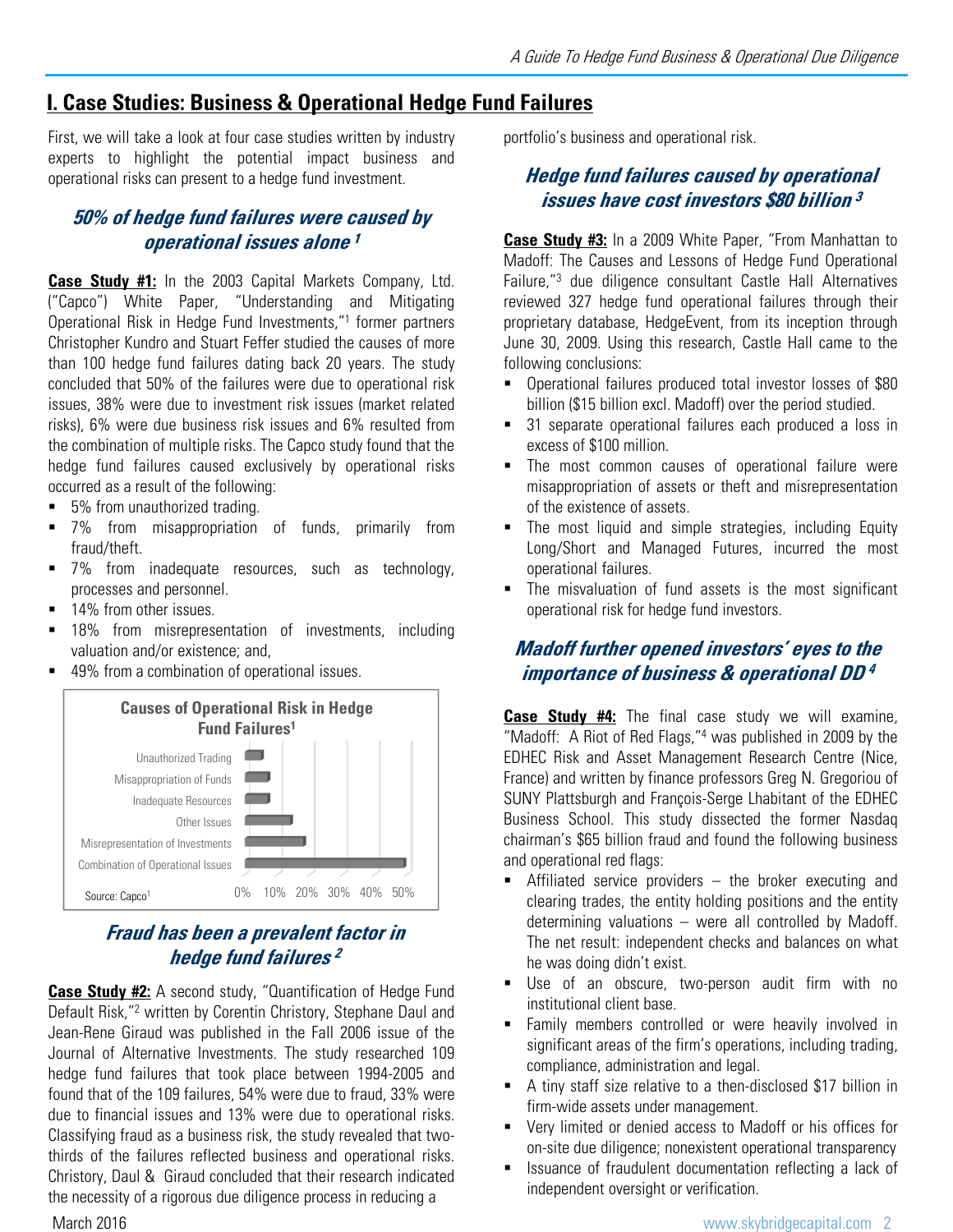#### **Takeaway:**

As this research indicates, <sup>a</sup> thorough business and operational due diligence program could have potentially discovered these noninvestment related risks and saved investors billions. How then, should an investor go about identifying and assessing these noninvestment risks?

Before making <sup>a</sup> hedge fund investment, we suggest employing <sup>a</sup> robust due diligence program that encompasses the following or similar scope and process. Throughout this White Paper, we will highlight several topics an investor should evaluate prior to an investment, including the Hedge Fund Investment Manager, its Key Personnel, Mid & Back Office Processes, Independent Service Providers, and the Hedge Fund itself. We consider it <sup>a</sup> model due diligence program for hedge funds as it applies to business and operational issues, although no program is failsafe.

# **II. What to Assess: The Hedge Fund**

**Don't rely solely on the marketing materials**

**Identify provisions that could keep the investor in the hedge fund longer than anticipated**

# What can keep an investor in a hedge fund investment longer than anticipated?

#### **1. Redemption, Restrictions & Impediments**

Point of Emphasis: Read the private placement memorandum, or PPM, carefully and don't rely simply on a marketing deck. Identify provisions that could keep the investor in the hedge fund longer than anticipated. Look for red flags and any language that addresses:

**Carefully read the private placement memorandum ("PPM")**

- Lock-up periods: When redemptions aren't permitted.
- Gates: A restriction that limits the amount of withdrawals allowed from the fund during a specific redemption period. It helps prevent a run on the fund that potentially could halt its operations and create a large sell-off of asset positions.
- Sidepockets: Also known as "Designated Investments," they are a type of account used in hedge funds to separate illiquid assets from more liquid investments. Once an investment enters such an account, only the hedge fund's present participants are entitled to a share of it.
- **Asset/Liability mismatches: Look for any mismatch between** investor liquidity terms and liquidity of the fund's investment positions.

It is important to also be aware of:

- Early redemption fees: Charges an investor must pay if redeeming during a lockup period (if permitted). A lockup that permits redemptions during the lockup period is referred to as a "soft lock."
- Key person provisions: Also known as "key man" clauses, they help ensure that critical personnel remain in place and if they leave for any reason, investors may exit the fund or the fund may wind down.
- Preferential liquidity: Pockets of capital with liquidity terms more favorable than those listed in the fund's offering

document , i.e., capital that can hit the exits faster than yours can if a problem arises.

- Redemption payout timing: It can differ if the redemption is partial vs. full; look for holdback provisions.
- Significant investor concentrations: They can increase the chance that a redemption gate gets raised or a suspension of redemptions occurs. Assess the size of the largest investors in a fund, as well as pockets of any "hot" money; i.e., investors such as certain types of fund-of-hedge funds that may tend to redeem more frequently than other investor types.
- Significant gross redemptions vs. performance: Be aware of any history of significant gross redemptions that do not correlate to the fund's net performance. If they do not, determine why a significant pocket of investors redeemed en masse when performance was strong. What did they know that others didn't? Get an explanation from the investment manager and then attempt to contact these investors directly to verify the story. The investment manager should be willing to provide contact information for this purpose.
- Pending redemptions: They're not always volunteered by the investment manager, so ask and be aware of them before investing.
- History of paying redemptions "in-kind": Be aware of any history of the fund meeting redemption requests by making payments in noncash form; i.e., in illiquid securities that couldn't be liquidated to meet the redemption request. Also question any historical use of gates or sidepockets or the use of special purpose vehicles to meet redemption requests. These will all delay the liquidation of your investment.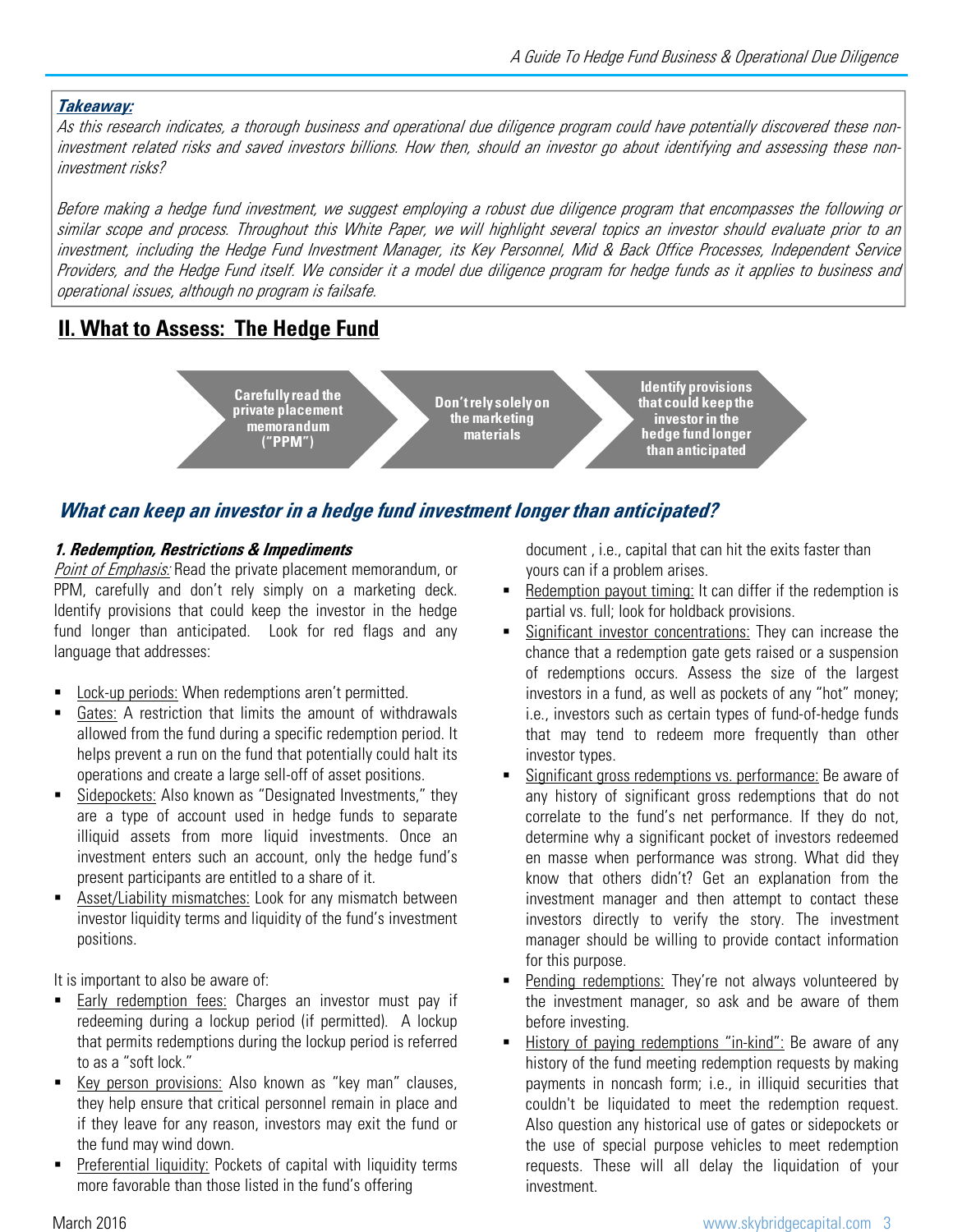## **How to Verify Net Assets and Net Performance Histories**

#### **INDEPENDENTLY VERIFY FINANCIAL INFORMATION**

Always independently confirm financial information provided by the investment manager.

#### **USE ADMINISTRATOR & AUDITED FINANCIALS**

Use financial information received independently from the fund's administrator & audited financials.

#### **INQUIRE ABOUT THE FUND'S HISTORY**

Ask the fund's administrator about any history of net asset value or performance restatements.

## **Don't trust, always verify**

#### **2. Monthly Net Assets (i.e., capital) and Net Performance Histories**

**Point of Emphasis:** Always independently verify/confirm the financial information provided by the investment manager. Use financial information received independently from the fund's administrator as well as financial information contained in the fund's audited financial statements. Ask the fund's administrator about any history of net asset value and/or net performance restatements, which can be indicative of serious operational issues.

#### **3. Fees Charged by the Hedge Fund**

Be aware of the fees charged by the fund. Namely, the management fee and the performance fee (also known as the incentive allocation). Be wary of excessive fees.

#### **4. Expenses Being Incurred by the Hedge Fund**

Point of Emphasis: The investor should pay particular attention to which expenses the investment management company is picking up and which are being charged to the fund (and thus incurred by the investor). Are the latter expenses appropriate (e.g., research-related expenses vs. a marketer's country club membership)? Are they disclosed in the fund's offering

documents? The April 2015 suit, SEC versus Alpha Titans et al,<sup>5</sup> demonstrates what can happen when they aren't (i.e., alleged fraudulent failure to disclose expenses, SEC-mandated liquidation of the fund, payment of fines/restitution by the investment management firm, its principals and an audit partner of the fund's external auditing firm).

#### **5. Fund Structure**

Most fund compositions are that of "master/feeder" structure. In a master/feeder structure, investor capital is collected by feeder funds comprising onshore and offshore vehicles, the investor capital is then fed to a master fund, which is the trading vehicle. Another typical fund structure is the "side-byside" structure, with one onshore trading vehicle and one offshore trading vehicle, where each vehicle collects investor capital directly from the investor and not via a feeder fund. For more complex fund structures, for example, "umbrella companies," the investor may wish to engage professional legal counsel to assess additional risks, such as cross-liability. This is the risk that the investor's capital would be called upon to satisfy the debts of a different, though legally related, portfolio structure if that portfolio's assets are insufficient to satisfy its liabilities.



# **Fund Structure: Master/Feeder vs. Side-by-Side**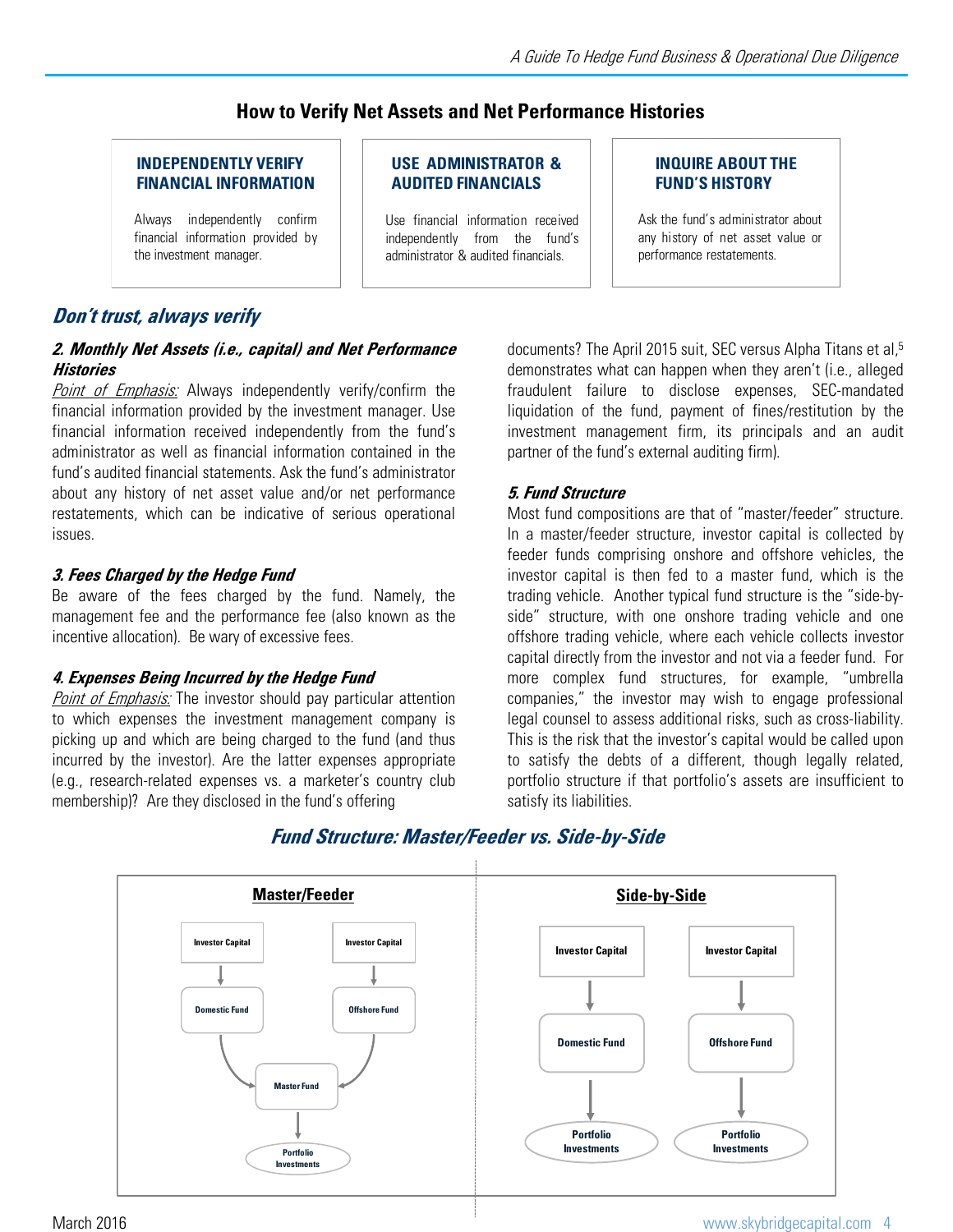# **6. Fund Jurisdiction**

Hedge fund investors should be familiar with their rights, for example, in the event of bankruptcy of the invested fund. An investor's rights are legally set forth by that fund's jurisdiction of domicile. An investor's rights are fairly clear for certain standard onshore and offshore fund jurisdictions such as Delaware and the Cayman Islands. However, for certain nonstandard jurisdictions, the investor may wish to engage professional legal counsel to best understand their rights and limitations. Regardless of jurisdiction, investors should always be aware of their rights before making an investment.

#### **7. Fund's General Partner/Board of Directors**

Know the identity of the onshore fund's General Partner ("GP") and how that person/entity relates to the investment manager. In most cases, the GP is an affiliated entity. However, the offshore fund's Board of Directors typically comprises a mix of affiliated and independent directors. A Board of Directors comprised of more independent than affiliated directors is preferred. Presumably, investors' rights would be better represented when a more independent Board of Directors is called upon to approve certain decisions, such as whether to approve the investment manager's request to raise a redemption gate amid mounting redemption requests.

# **III. What to Assess: The Hedge Fund Manager**

# **Are my interests aligned with the manager?**

#### **1. Alignment of Interests**

Firm ownership:

**Understand and attempt to confirm independently via** regulatory filings who controls the investment firm. Check for any external ownership; gauge ownership percentages; understand who the owner is and what the owner does; assess the economic relationship; and identify any actual, potential or apparent conflicts of interest.

Portfolio manager's investment in fund:

 It is preferable and expected that the fund includes a noteworthy investment by the investment firm's principals and key employees, such as the fund's portfolio manager. Such investment is viewed as an explicit commitment to the fund and demonstrates an alignment of interests with investors.

# **Can I trust the investment manager?**

#### **2. Regulatory & Legal History**

Registrations with domestic and international regulatory agencies:

**Confirm which regulatory agencies the investment firm** 

and fund are registered with. Ask the manager for the firm and fund's history of examinations, visits and contacts with regulators. Request to see examination exit letters and reports of findings to determine the significance of any identified issues. Discuss this history and findings with investment firm's General Counsel and/or Chief Compliance Officer rather than Investor Relations personnel that may not be as familiar with such matters.

**Background Investigations:** 

Point of Emphasis: Always conduct initial and subsequent background investigations of the investment firm, its principals and key persons. The results should coincide with the disclosure of any legal and/or regulatory matters the investment firm has been asked to disclose upfront about these entities/persons. Also run background investigations on any lesser or unknown service providers (e.g., administrator, auditor), as appropriate. Inconsistencies and omissions by a manager must be treated seriously and may indicate integrity issues. Over the years, background investigation have determined a number of significant issues, which are highlighted in the table below:

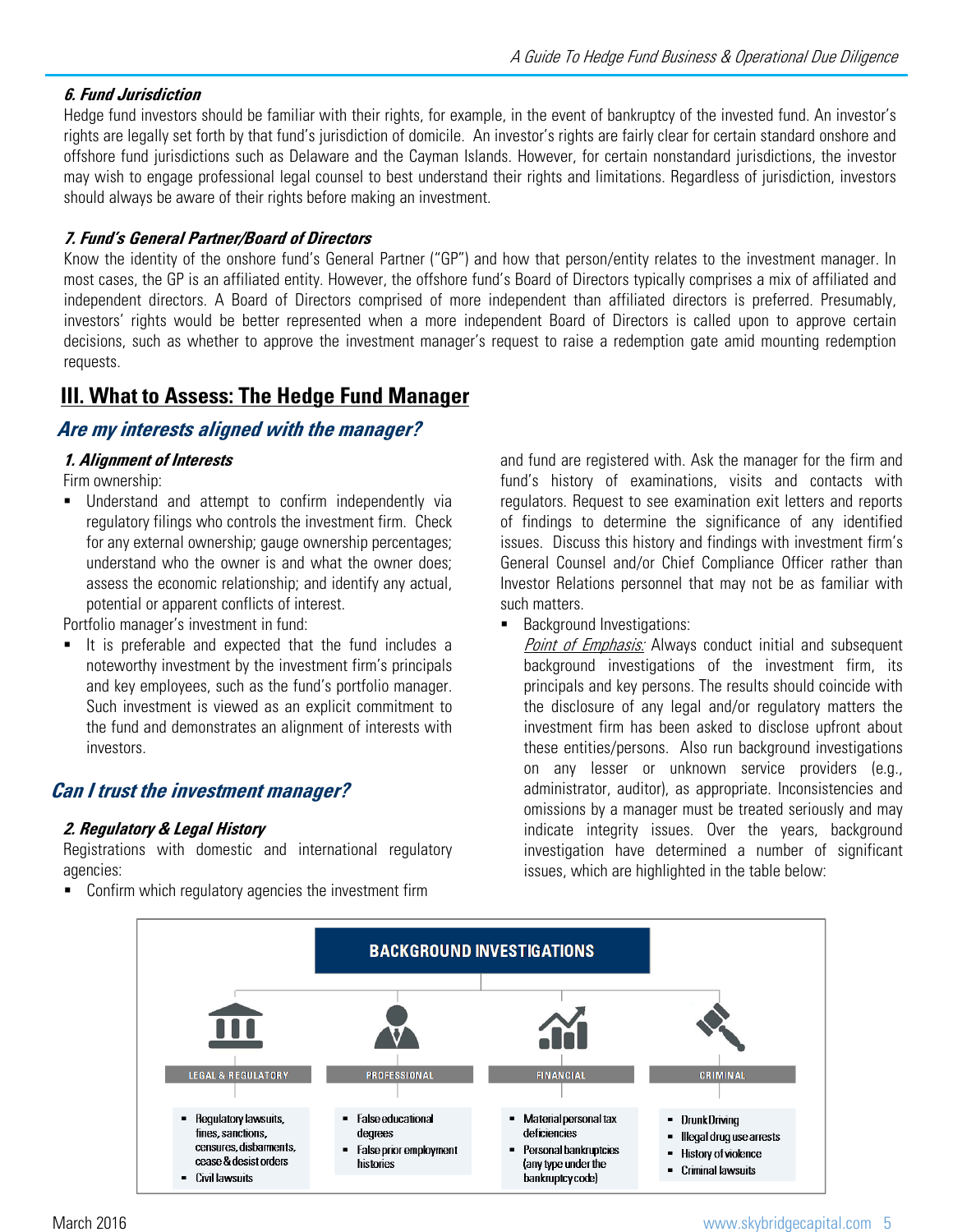## **Always review the size, staffing and systems of the manager.**

#### **3. Size**

Determine the investment manager's assets under management ("AUM") and the related composition of those assets (i.e., each fund/account being managed and its size). Identify any significant and/or sudden AUM increases/decreases, and then understand how the firm's infrastructure handled them. If there were large increases in AUM, determine if the manager decided to first take in the new capital and then play catch up with its infrastructure, or if it built up its operations proactively before taking in the additional capital. The former increases operational risk.

#### **4. Staffing**

- **•** Determine the investment manager's overall staffing as well as its breakdown and adequacy.
	- o i.e., size and specialization of staff vs. firmwide AUM; number of trading vehicles; complexity of the strategies traded by those vehicles; and existence of any outsourced support (e.g., outsourced middle/back office, outsourced CCO, etc.).
- **Compare staffing to previous points in time to see how it** has increased/decreased. Review staff additions and departures over past 24 months.
- Attempt to speak with any key staff members who have departed recently to independently confirm manager's account of departure.
- Determine if any staff is related to each other and, if so, whether this poses any control weaknesses or conflicts of interest.
- **Ensure the manager is conducting a background check on** prospective employees before hiring them.

#### **5. Operations Staff**

- Determine the qualifications of the staff heading the middle office (e.g., Chief Operating Officer) and back office (e.g., Chief Financial Officer).
- **Determine if there is any outsourcing of the mid/back office** and, if so, the adequacy of the service provider. Conduct background checks on service providers as needed.
- Understand the segregation of duties between the front office (trading and portfolio management), the middle office (trade processing/reconciliation) and back office (valuation/fund accounting). With limited exceptions, the front office shouldn't perform any mid/back office functions, or vice versa.

#### **6. Systems**

- Understand what systems support the front office (e.g., execution and order management systems) and the mid/back office (e.g., reconciliation systems, portfolio management systems). Request an on-site demonstration of these systems and ensure that these systems can handle all financial instruments traded or transacted by the hedge fund. Where the systems are proprietary, understand how the systems have evolved, as well as what enhancements have been made over the years and why. Understand who at the firm supports proprietary systems and what happens to the systems should these people leave.
- Always consider the following questions:
	- o Is access to the firm's systems appropriately restricted? Can front office personnel make changes in mid/back office systems? Do mid/back office personnel have access to front office systems such that they could execute a trade? These questions should all be considered.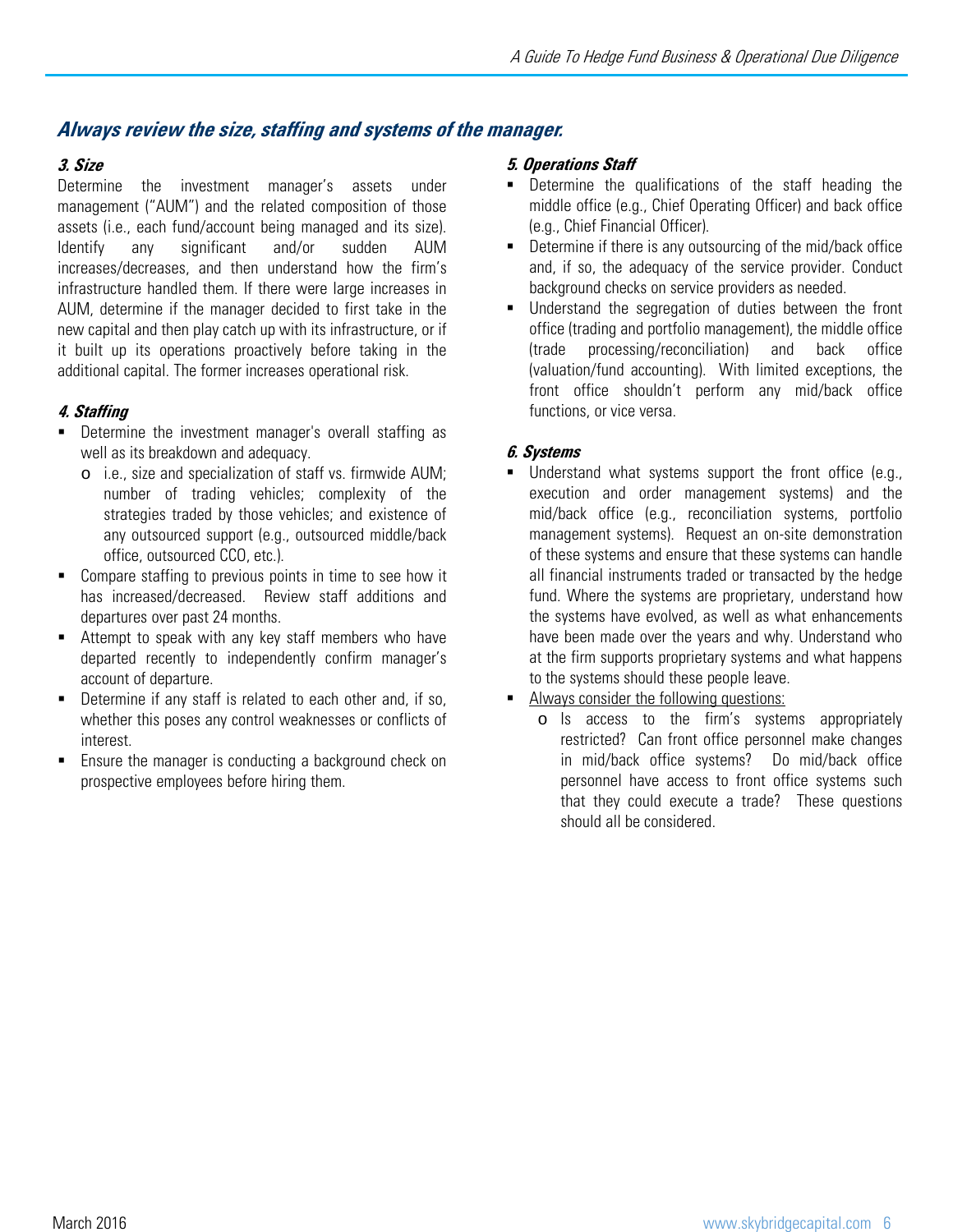# **Can my cash be stolen?**

# **7. Controls on Movement of Cash**

Point of Emphasis: Always fully understand how cash gets into the hedge fund and how it can leave it. As the research shows, poor cash controls can lead to fraud (e.g., your cash ends up in someone else's personal offshore bank account). Attempt to trace the steps where cash flows and understand what controls are associated with each step. Focus on the following (for a master/feeder fund structure):

- What bank account is an investor's subscription cash sent to and who controls these accounts administratively? With limited exceptions, these feeder fund subscription/redemption accounts should be under the sole administrative control of the fund's administrator. The administrator will conduct its scrubs/checks (e.g., antimoney laundering screens), and then have the cash transferred to the prime brokerage account of the master fund, also known as the trading vehicle.
- Typically, the master fund's securities and cash are kept in the prime brokerage account. And, generally, the investment manager possesses sole control of this account. To wire cash from this account, typically, the prime broker's online payments system is used. It is best practice for this system to require electronic sign-offs by at least two authorized employees of the investment manager before a cash wire is sent.
- The hedge fund investor should understand who can

change the two sign-off control configurations (i.e., the number of sign-offs and who they can be) in the prime broker's online payments system. Does the prime broker control this, or can an employee of the investment manager make changes to the requirements?

- **If the prime broker's online payments system goes down, or** isn't used by the manager, the manager will have to wire cash by written instruction to the prime broker. This can be a fax or an emailed PDF of the letter of authorization. It is best practice that the prime broker ensure that at least two authorized employees of the investment manager sign the document before cash can be wired from the master fund.
- In the case of any payment of expenses from the master and/or feeder funds, check with the administrator to ensure all expenses are reviewed against payments made from the funds to further protect against fraud.
- Perform the same checks outlined above on any other accounts holding the funds' cash (e.g., cash custody accounts in the name of the master fund; sometimes these are used to keep cash away from the prime brokers in an effort to reduce counterparty risk).
- **Example 1** Lastly, confirm the controls that exist on the movement of cash into any direct or indirect subsidiaries of the master fund, or any affiliated vehicles processing payments going to the master fund (e.g., an affiliated trade claims cash disbursements processing vehicle owned by several of the manager's hedge funds).



# **Cash Controls:**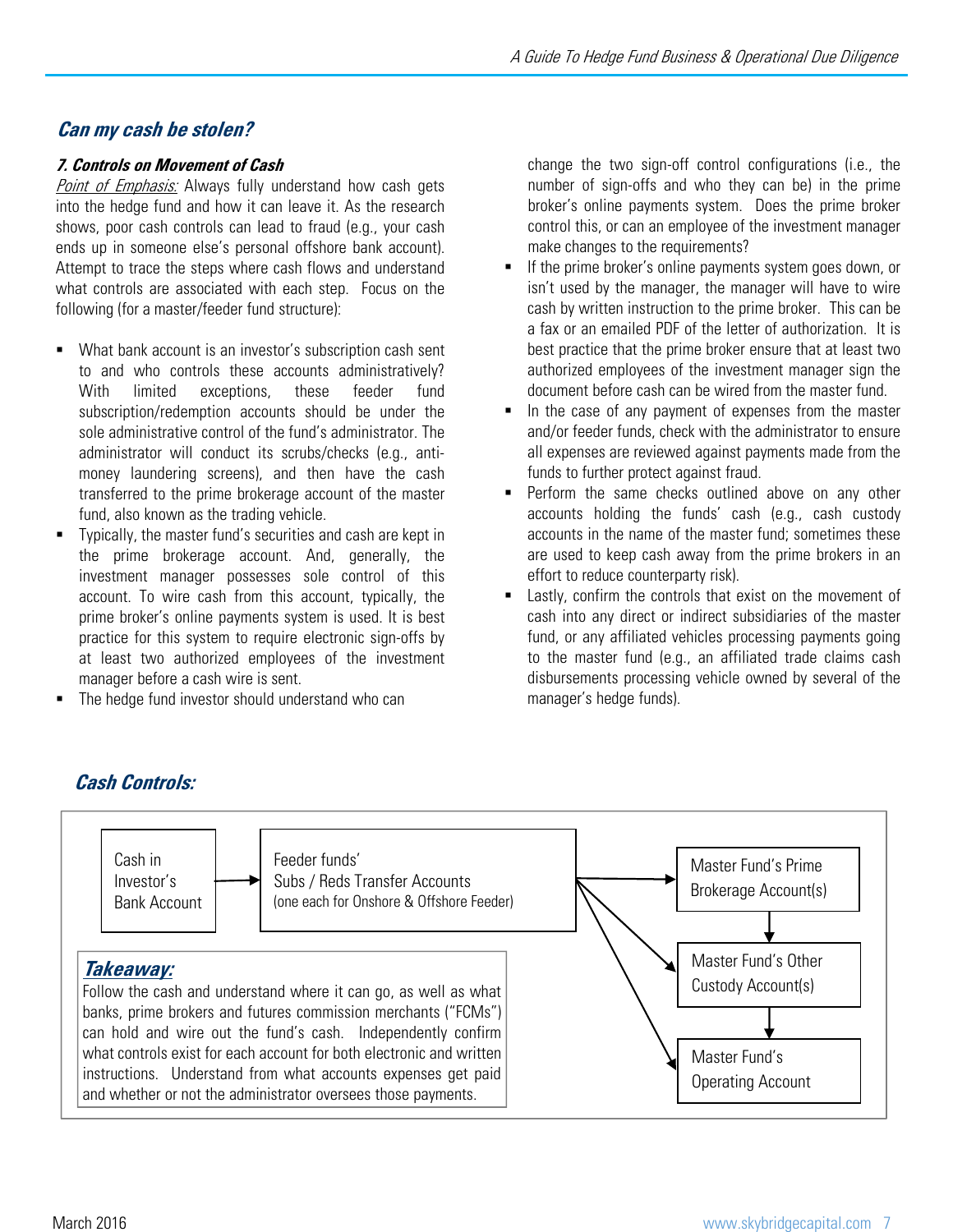## **How is the investment manager processing trades?**

#### **8. Trade Processing**

Have the manager articulate how the front office executes a trade, how the trade flows through the middle office and back office, and then how it gets to the fund's prime brokers and administrator. The investor should see that a three-way reconciliation exists involving the manager, the prime broker(s) and the administrator.

Other areas to understand include:

- The different financial instruments traded or transacted (e.g., over-the-counter ("OTCs")) by the fund.
- **Daily trading volume.**
- **Execution means (electronic vs. voice/Bloomberg messaging).**
- **Trade affirmation/confirmation/reconciliation systems and procedures.**
- Trade allocation policy (i.e., ensuring trades are equitably allocated among the several hedge funds of the same strategy, so that winning trades do not only go to some funds and losing trades only go to others).

# Are valuations being inflated to boost the Portfolio Manager's performance fee payment?

#### **9. Valuation**

Point of Emphasis: Along with cash controls, valuation ranks among the most critical areas of operational risk. To best assess the strength of a fund's valuation procedures, consider this framework:

- Obtain and review the fund's formal valuation policy and procedures.
- Reconfirm the different financial instruments traded or transacted (e.g., OTCs) by the fund. Request this information from the manager and then verify with the fund administrator and the audited financial statements.
- **Have the manager articulate the internal valuation** process, and ask:
	- o When and how is the mid/back office pricing the financial instruments traded/transacted by the fund?
	- o What is the involvement of the Portfolio Manager in this process? It should be close to zero unless illiquid instruments need to be fair valued in the absence of any third-party pricing.
	- o Where broker quotes are required to price the book, are they going directly to the mid/back office or first to the Portfolio Manager/trader? How is pricing determined where multiple quotes are received for the same security, such as the average of the bids or mids?
	- o What constitutes a price outlier and what process and oversight is in place to remove outliers from the process?
	- o What are the investment manager's ASC 820 classifications for the portfolio? These are the manager's disclosures regarding inputs used to determine portfolio value; a hierarchy scale of 1 to 3 is used, with 1 representing the most observable market inputs and 3 representing the least.
- Determine the fund administrator's role in the valuation

process. Important questions to ask of the fund administrator include:

- o Is the administrator performing daily or weekly procedures in addition to its month-end procedures?
- o Is the administrator performing an independent valuation of the fund such that the administrator's pricing determines the fund's month-end net asset value ("NAV")? Or is the administrator performing an independent valuation verification of the fund whereby the administrator determines its pricing for the book, compares that to the manager's pricing and  $-$  provided the two aren't materially different  $-$  uses the manager's pricing to strike the fund's NAV. If a verification process is used, the investor needs to ask the administrator to disclose its materiality thresholds (at the position, position type and portfolio levels) and then asses how fat or skinny those thresholds are.
- o What valuation sources are used?
- o What aspect of the book, if any, is fair valued by the investment manager in the absence of any third-party pricing?
- o If broker quotes are required, are they independently received by the fund administrator?
- o Is there a history of price overrides by the investment manager (i.e., if broker quotes or vendor prices are received but the manager rejects that pricing in favor of alternate pricing)? Is backup for alternate pricing being received independently by the administrator? Who must determine if the use of alternate pricing is reasonable?
- o Is there a history of deviating from the fund's valuation policy and procedures?
- o Have there been valuation disagreements between the investment manager and fund administrator?
- o Have any valuation issues been escalated to the fund's Board of Directors for resolution?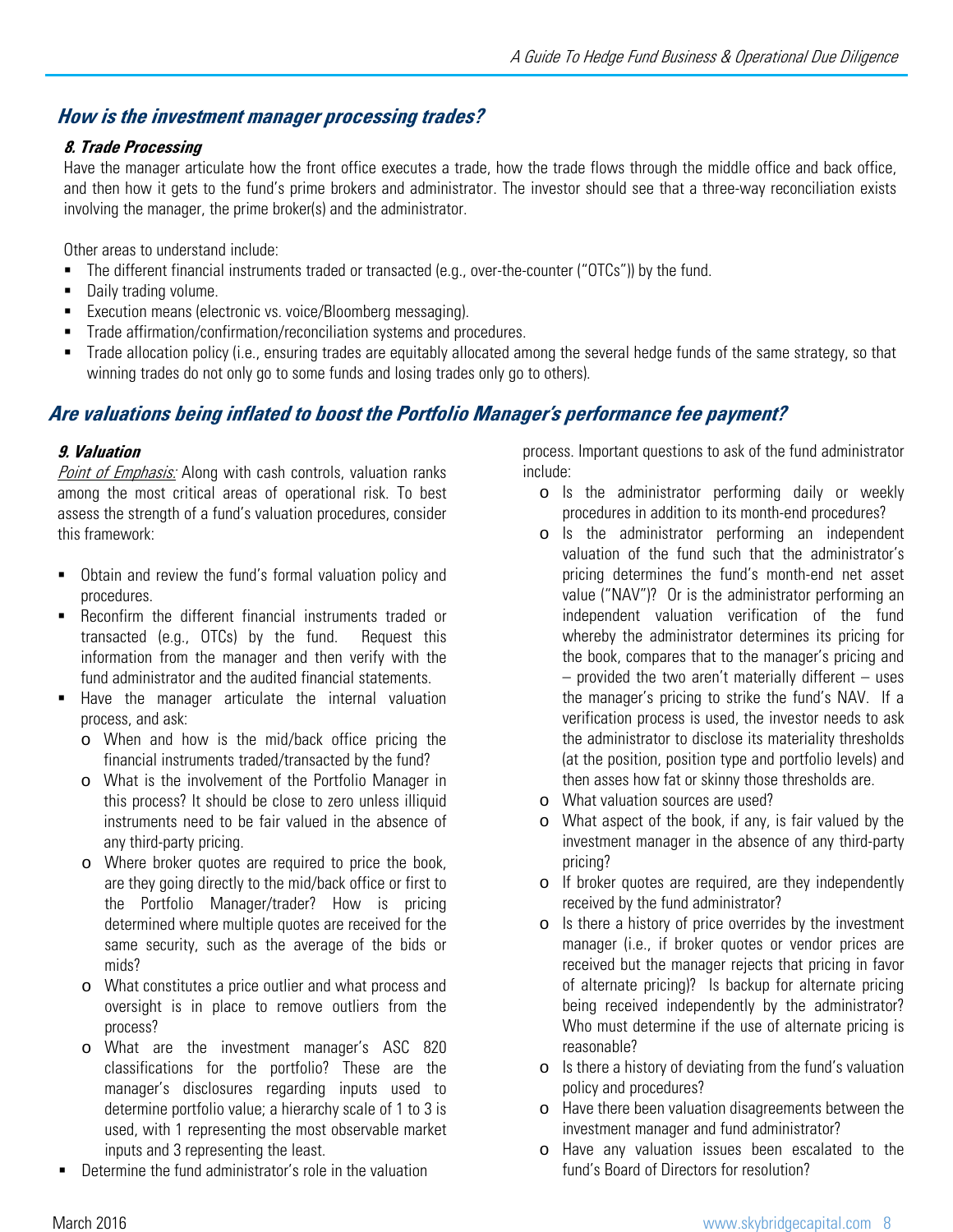# **Here are some questions to consider regarding <sup>a</sup> hedge fund's valuation:**

What are the different financial instruments the hedge fund will trade or transact? What is the pricing source for each?

- administrator?
- **Have any valuation issues ever been escalated to the fund's Board of Directors** for resolution?

## **Where are the assets being held?**

#### **10. Prime Brokers, Futures Commission Merchants (FCMs), Custodians**

Typically, prime brokers clear and safe-keep a hedge fund's securities and cash. FCMs, generally, clear and hold cash in support of a hedge fund's futures positions. Non-prime broker custodians are used by a hedge fund to hold cash and/or securities from the prime brokers to reduce/diversify overall counterparty risk and eliminate the risk of re-hypothecation, which occurs when a broker-dealer reuses the collateral pledged by clients as collateral for its own borrowing.

The investor should:

 Assess the length of the relationship and type of business being done with each.

- Determine if any such relationships were terminated previously and the reason for termination (attempt to confirm reason with terminated provider if action was recent).
- Point of Emphasis: Contact the prime brokers, FCMs and custodians to confirm a relationship exists or has existed in past. Also confirm when the relationship started/stopped. Lastly, confirm the controls on the movement of cash. Note: Some prime brokers/FCMs/custodians may push back initially on confirming cash controls and will only offer a standardized due diligence questionnaire. This often doesn't address cash controls specific to the fund in question. However, with a prod by the investment manager, these service providers will answer specific cash control questions in sufficient detail.

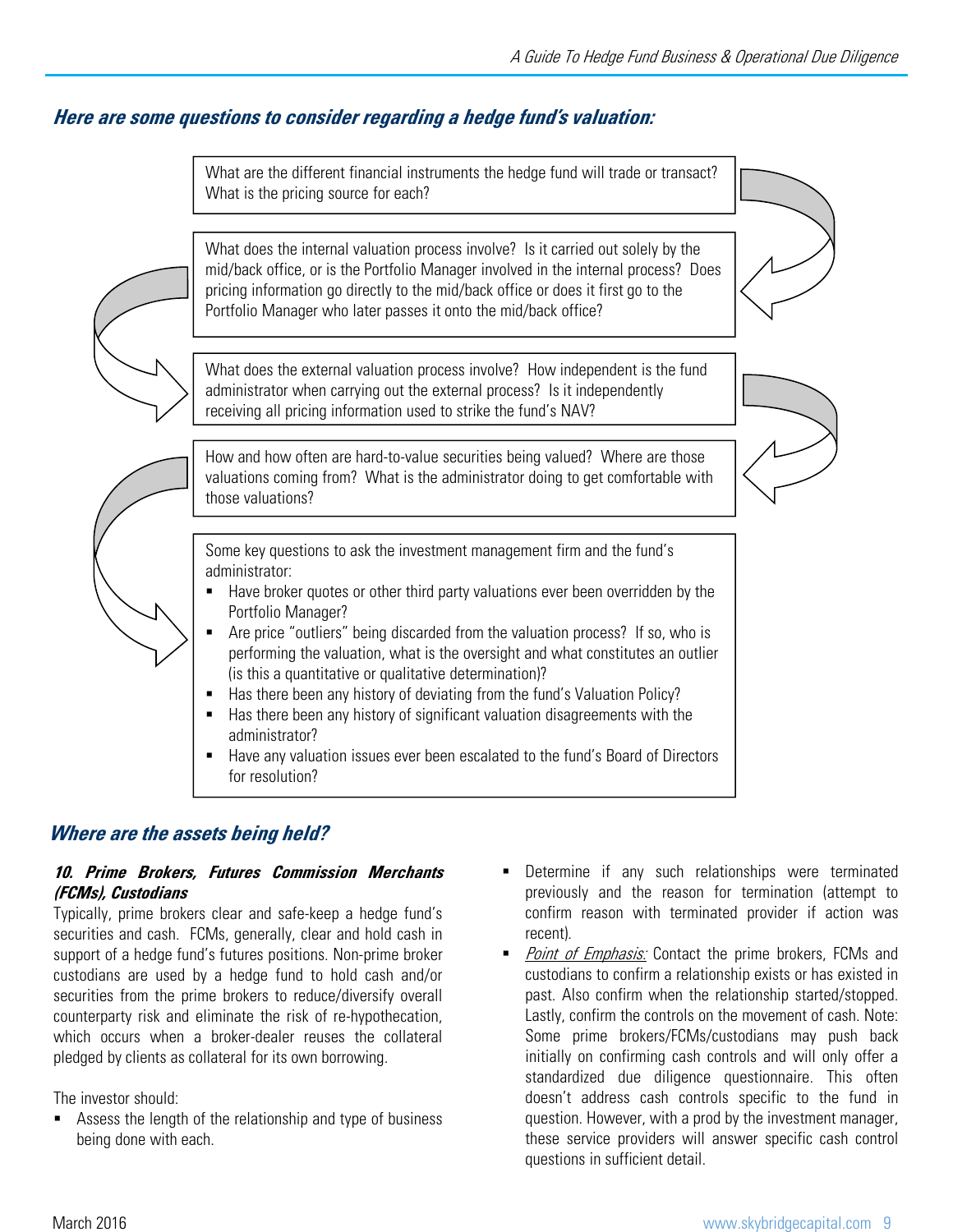#### **11. Counterparty Risk Management**

Identify the fund's active counterparties, who may include counterparties beyond just the prime brokers, such as repurchase agreement ("repo") and over-the-counter ("OTC") counterparties. For each, determine:

- **What is being traded/transacted and the associated** settlement periods. For any extended settlement periods, determine if daily margining of exposure is being done.
- **If the International Swaps and Derivatives Association** ("ISDA") agreement governing OTC transactions is bilateral (both sides can call for margin against exposures) or unilateral (only the broker can call for margin but the hedge fund cannot). OTCs transacted under a unilateral ISDA could prove to be problematic for certain strategies, such as arbitrage. An arbitrage hedge fund may need to call for margin on one leg of its trade in order to meet a margin call being made on the other leg. Also determine other key terms of an ISDA agreement, such as NAV decline termination-event triggers, cross-default provisions, and key person provisions.
- Any history of problems with counterparty relationships (missed margin calls, use of cure periods to avoid technical or operational default, relationship terminations).
- **How the manager is handling counterparty risk and** monitoring the financial health of a fund's counterparties. This should include the regular assessment of a counterparty's credit spreads and not a simple reliance on its credit ratings.
- What is the approval process for new counterparties?

# **Who is performing independent oversight of the fund and its management?**

#### **12. Fund Administrator**

Determine the fund's administrator. Ask about previous administrators and/or any periods when the fund was selfadministered (i.e., the manager self-valued the fund and selfdetermined the NAV) or third party-administered on a NAV-lite basis. The latter is when a manager determined all valuations or the administrator struck the NAV using the manager's valuations, without conducting any independent verifications, and then distributed the NAV statement to investors.

Point of Emphasis: Always contact the fund administrator (and, if relevant, the previous administrator), to confirm or provide the following:

- **EXECUTE:** Length of relationship and services provided.
- Fund's monthly net assets and net performance histories for at least the past two years. Compare this to what the manager provided and to year-end figures in the fund's audited financial statements.
- **E.** Confirmation that the fund's NAV hasn't ever been restated.
- **Involvement and controls that pertain to the movement** of the fund's cash.
- **Involvement, frequency and procedures that apply to** reconciliation of the fund's cash, trades and positions.
- Involvement in fund's valuation process, type of process (i.e., valuation vs. verification), related procedures, materiality thresholds (if verification), deviations from stated valuation policies, history of any override activity, independent receipt of broker quotes and other information needed for valuation, any history of disagreements with investment manager and any history of valuation issues that required escalation to the fund's directors for resolution.
- A Transparency Report showing valuation statistics (for position existence and independent pricing) and counterparty exposure information, if such a report is produced for the fund.
- Where all of the fund's assets are custodied or otherwise held, including prime brokers, custodians and counterparties to which margin/collateral has been posted (e.g., repo, OTC).
- $\blacksquare$  Who manager or administrator sends the NAV statement to investors? (Should be the latter).
- Who is the fund's auditor and the date of the last audit?
- **Amount of investment in the fund by investment** manager's principals and employees.
- Anti-money laundering responsibilities and screening procedures/frequencies.
- SSAE 16 report on the administrator's internal controls (written by a third-party audit firm).

Note: If the fund administrator is unknown, conduct a due diligence investigation, including a background check and a visit or conference call with the service provider.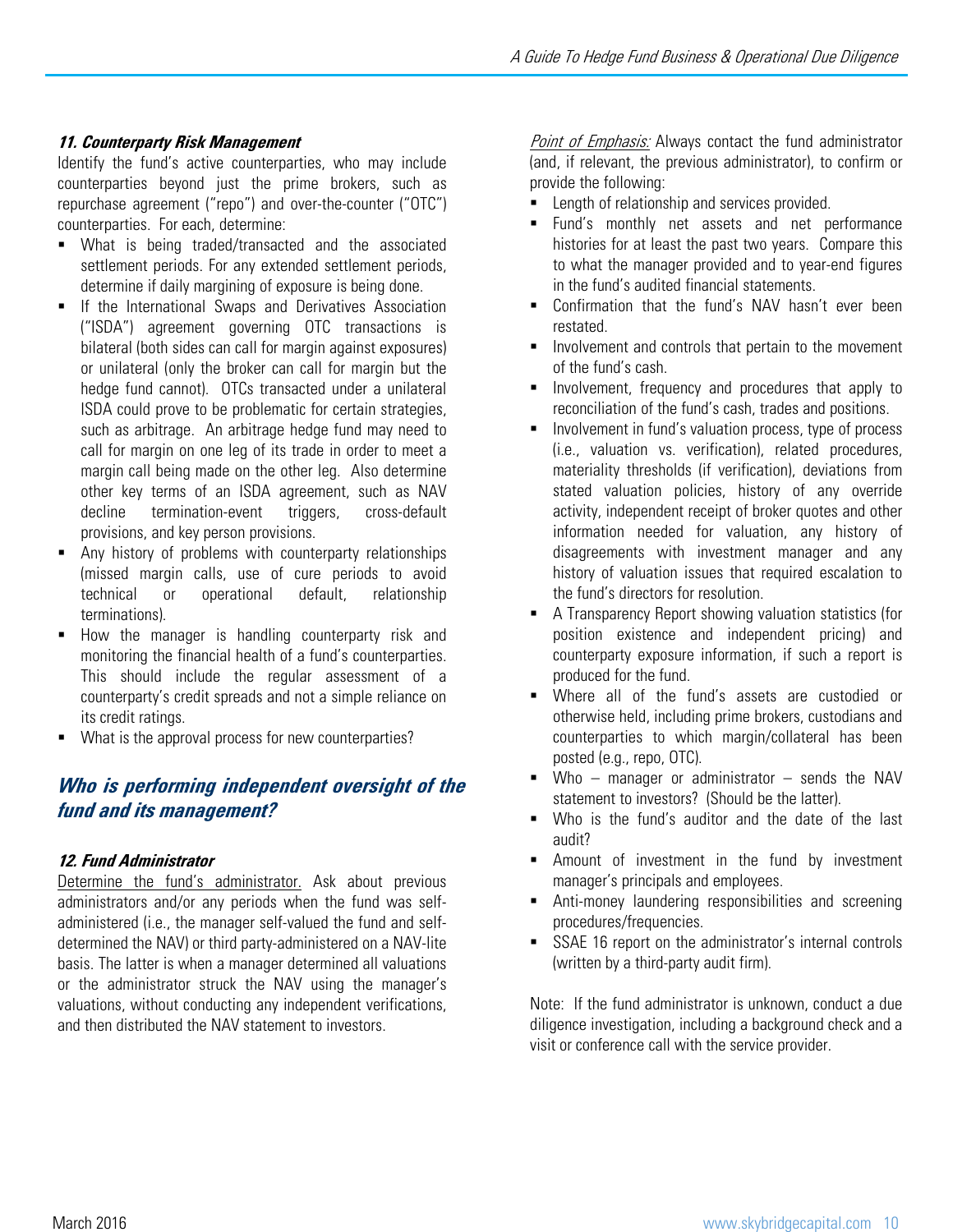# **13. Auditor**

Evaluate the fund's auditor and audit history by:

- Assessing the reputation of the auditor and the length of the relationship.
- **Evaluating the reputation of any previous auditors and** understanding why a switch was made. If it was a recent switch, attempt to contact the former auditor to confirm that the switch was made by the investment manager, as opposed to the audit firm.
- Obtaining and reviewing audited financial statements for at least the previous two fiscal years. Make note of audit opinions and significant or unusual notes. Ensure the audits received apply to the exact legal entities (LLC, Ltd., LP, etc.) for which the investment is being considered.

Note: If a fund's auditor is unknown, conduct due diligence on that auditor, including a background check, as well as a visit or conference call, if possible.

## **14. External Counsel**

Try to assess the reputation of the fund's external law firms that, typically, includes one for onshore and another for offshore. Use of a less reputable firm(s) may be cause for increased scrutiny of the funds' documents (e.g., PPM/OM, Limited Partnership Agreement, Investment Management Agreement) for nonstandard terms, provisions or language.

#### **15. Disaster Recovery / Continuity of Business Plan & Procedures / Cyber Security Preparedeness**

Consider what happens to the fund and investment management firm if employees can't access the primary office or systems. This should be well understood by the investor before making an investment. The inability to execute, process or monitor trades for any extended period of time, or the loss of fund or investor data, can prove catastrophic to an investment. All hedge fund investment management firms should have a formal and robust disaster-recovery and business-continuity plan that have been tested significantly. To determine this:

- Obtain and review a copy of the disaster-recovery and business-continuity plan(s). Identify who oversees such planning and determine that person's background and experience for this responsibility.
- If the person in charge has outsourced aspects to a thirdparty vendor, assess the vendor.
- Identify the manager's short-term vs. long-term plans as they relate to people, critical data, systems and alternate locations should an event occur that impairs access to the primary office and IT production environment. Assess the availability and adequacy of backup systems, alternate work sites and remote access options.
- Determine when plans and backups were last tested, as well as the scope and results of testing. Determine if the manager has been tested by a real-event, such as a power outage, and if one occurred, find out the results of that experience.
- Assess the manager's cyber security policies, procedures and preparedness. Ask about:
	- o Employee awareness, training and testing.
	- o Projects that apply to inventory access points/means (e.g., mobile devices) to firm's data and systems.
	- o Engaging third party IT/CS firms to conduct monitoring and testing for attacks such as denial-of-service, spoofing, sniffing or compromised key attacks.
	- o Any history of attacks or data breaches.

## **16. Compliance Environment**

Reflecting increasing regulatory requirements on hedge funds, it is vital that the investment manager keep abreast of compliance requirements and ensure they are followed. A lax compliance environment, or one where no top-down commitment to compliance exists, increases business risk. To gauge an investment manager's compliance environment, determine the:

- **Existence of a formal, updated and comprehensive** Compliance Manual.
- Existence of a dedicated and qualified Chief Compliance Officer.
- Use of or reliance on a reputable third-party compliance consultant.
- **Existence of strong and adequate policies and procedures** that address key compliance topics (e.g., personal account trading, anti-money laundering, transactions with affiliates, conflicts of interest, transactions with government officials, trade errors, cross-trading, principal trading, soft dollars, use of expert networks, Alternative Investment Fund Managers Directive ("AIFMD"), Foreign Account Tax Compliance Act ("FATCA"), and "Bad Actors."
- Compliance testing frequency and results.
- Regulatory registrations (domestic/international) for the firm and the fund.
- Past examinations, visits and/or contact by a regulator. Ask to see examination exit letters and report findings.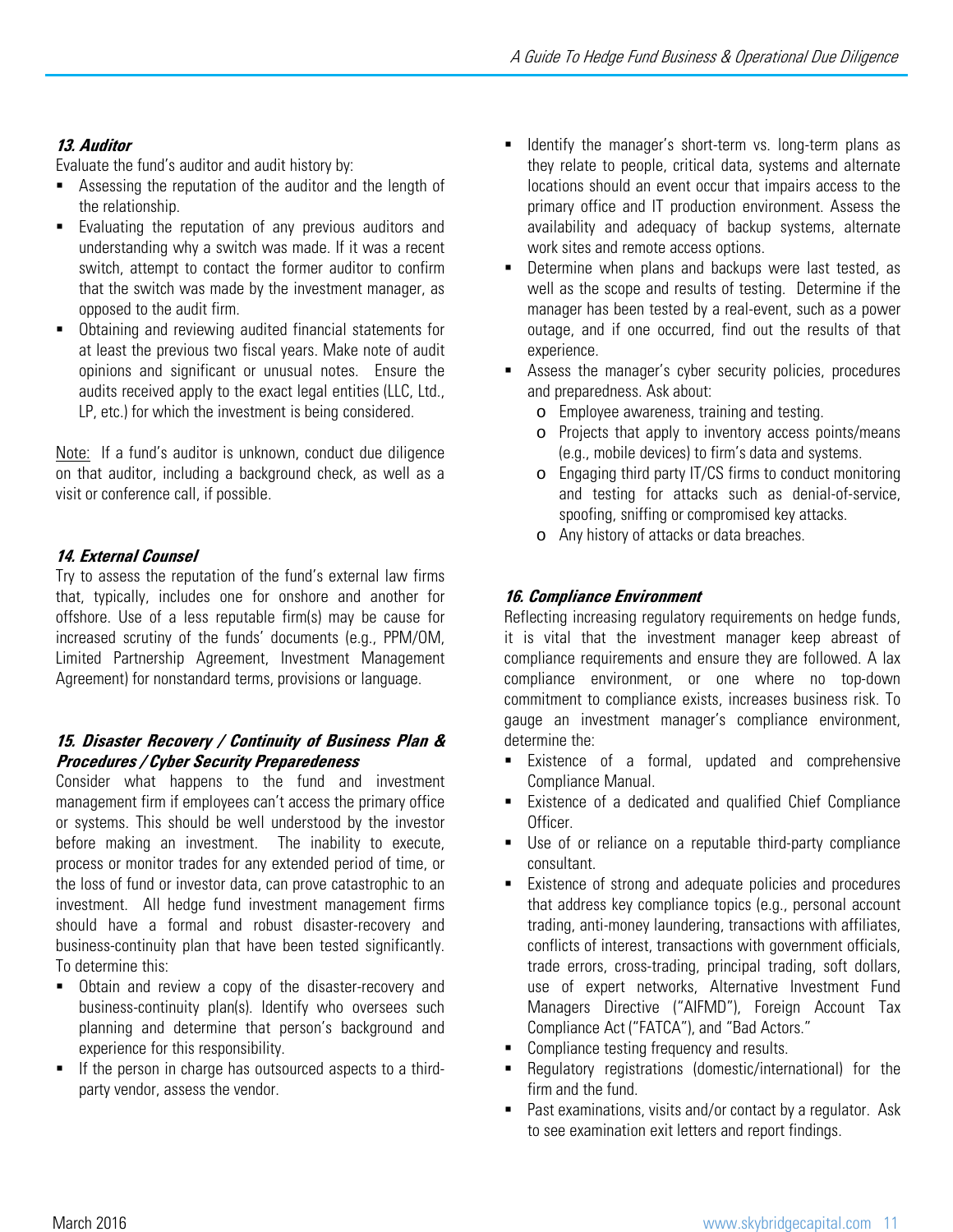# **IV. Process: How to Obtain Information to Make Assessments**

# How to conduct business & operational due diligence on a hedge fund

To obtain information needed to make assessments about the business and operational risks associated with a hedge fund investment:

- A. Have the investment manager complete a significant due diligence questionnaire (AIMA DDQ is industry standard).
- B. Have the investment manager forward the following information and materials:
	- 1. The fund's legal documents for onshore and offshore vehicles.
		- a. Offering Memorandum / Prospectus.
		- b. Investment Management Agreements (offshore).
		- c. Limited Partnership Agreements (onshore).
		- d. Subscription documents (for onshore and offshore).
		- e. Memorandum and Articles of Association (offshore).
		- f. Certificates of Incorporation.
	- 2. Organizational chart and biographies of key personnel.
	- 3. Marketing deck for the fund and firm.
	- 4. Fund monthly performance history.
	- 5. Fund monthly net assets history.
	- 6. Firm-wide monthly history of assets under management that provides breakdown of all funds and accounts managed.
	- 7. Last two years of audited financial statements (for feeder and master funds) signed by the auditor.
	- 8. Investor references.
	- 9. List of the brokers/counterparties the fund trades with.
	- 10. Operational Policy & Procedures Manual.
	- 11. Valuation Policy & Procedures.
	- 12. Disaster Recovery/Continuity of Business Policy & Procedures.
	- 13. Trade Allocation Policy & Procedures.
	- 14. Compliance Manual.
	- 15. Manager's internal due diligence questionnaire for the fund and firm.
	- 16. Last four quarter-end transparency reports produced by the administrator.
- C. Conduct on-site due diligence visit to:
	- 1. Interview the firm's principals, Chief Operating Officer, Chief Financial Officer, Chief Compliance Officer, Head of IT and an Investor Relations representative.
	- 2. Get a demonstration of front, middle and back office systems.
	- 3. Inspect the firm's server room (if on-site) and determine its security.
	- 4. Tour the office and determine how functions are segregated.
- D. Conduct background investigations on the investment management firm, its owners and key persons.
- E. Contact prime/clearing brokers and custodians to confirm and verify relationship status, cash controls and any past issues.
- F. Contact fund administrator to confirm and verify previously cited information/material.
- G. Visit (or conduct conference call) and conduct due diligence (including background checks) on any unknown service providers, such as an auditor, clearing brokers, custodians, fund administrator and/or mid/back office service provider (if outsourced).
- H. Complete a written analysis of the non-investment risks to summarize and assess them.
- I. Weigh these risks along with perceived investmentrelated risks – against the expected return of the investment. Determine the investor's tolerance for these risks.
- J. Post-investment, conduct regular monitoring and due diligence, including:
	- 1. Monthly communication with the manager to determine performance drivers, portfolio changes, summary risk information and any significant changes with the firm or fund.
	- 2. Formal weekly/monthly/quarterly risk reporting and monitoring of the investment.
	- 3. Annual or more frequent formal due diligence to reassess business and operational risks, in addition to a formal repeat of the investment due diligence.

# **Conclusion:**

By incorporating this or <sup>a</sup> similar business and operational due diligence program into an overall investment due diligence framework, hedge fund investors increase their ability to side-step losses stemming from non-investment risks. As history has shown us, such losses can be devastating.